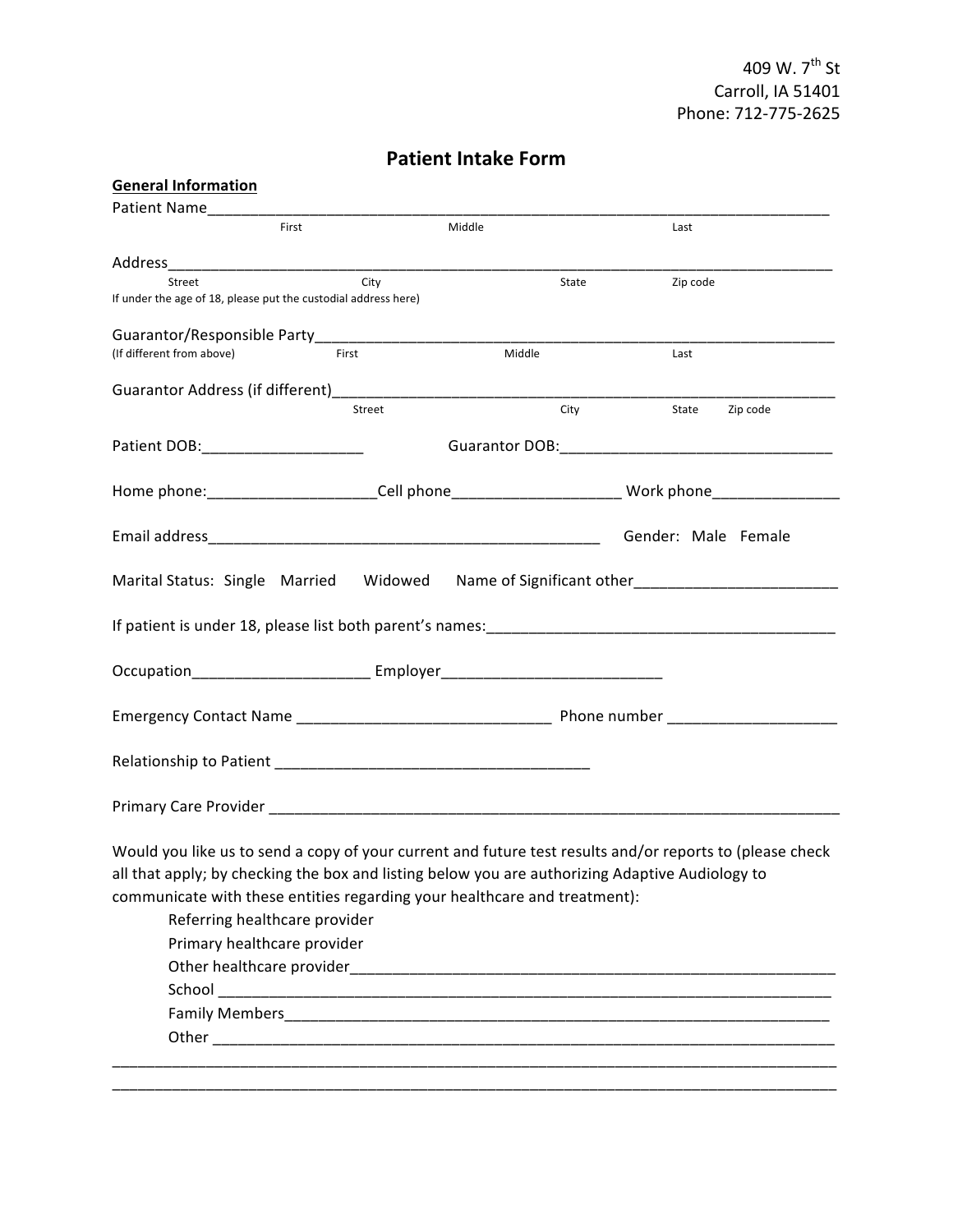409 W. 7<sup>th</sup> St Carroll, IA 51401 Phone: 712-775-2625

How did you hear about us? \_\_\_\_\_\_\_\_\_\_\_\_\_\_\_\_\_\_\_\_\_\_\_\_\_\_\_\_\_\_\_\_\_\_\_\_\_\_\_\_\_\_\_\_\_\_\_\_\_\_\_\_\_\_\_\_\_\_\_\_\_

Please list your medications, or we would be happy to make a copy of your medication list

Allergies (food, medications, plastics) \_\_\_\_\_\_\_\_\_\_\_\_\_\_\_\_\_\_\_\_\_\_\_\_\_\_\_\_\_\_\_\_\_\_\_\_\_\_\_\_\_\_\_\_\_\_\_\_\_\_\_\_\_\_

\*\*\*\*Please provide your insurance cards to our front office staff and they will fill this information in for you\*\*\*\* **Primary Insurance Company** 

\_\_\_\_\_\_\_\_\_\_\_\_\_\_\_\_\_\_\_\_\_\_\_\_\_\_\_\_\_\_\_\_\_\_\_\_\_\_\_\_\_\_\_\_\_\_\_\_\_\_\_\_\_\_\_\_\_\_\_\_\_\_\_\_\_\_\_\_\_\_\_\_\_\_\_\_\_\_\_\_\_\_\_\_\_

\_\_\_\_\_\_\_\_\_\_\_\_\_\_\_\_\_\_\_\_\_\_\_\_\_\_\_\_\_\_\_\_\_\_\_\_\_\_\_\_\_\_\_\_\_\_\_\_\_\_\_\_\_\_\_\_\_\_\_\_\_\_\_\_\_\_\_\_\_\_\_\_\_\_\_\_\_\_\_\_\_\_\_\_\_

\_\_\_\_\_\_\_\_\_\_\_\_\_\_\_\_\_\_\_\_\_\_\_\_\_\_\_\_\_\_\_\_\_\_\_\_\_\_\_\_\_\_\_\_\_\_\_\_\_\_\_\_\_\_\_\_\_\_\_\_\_\_\_\_\_\_\_\_\_\_\_\_\_\_\_\_\_\_\_\_\_\_\_\_\_

\_\_\_\_\_\_\_\_\_\_\_\_\_\_\_\_\_\_\_\_\_\_\_\_\_\_\_\_\_\_\_\_\_\_\_\_\_\_\_\_\_\_\_\_\_\_\_\_\_\_\_\_\_\_\_\_\_\_\_\_\_\_\_\_\_\_\_\_\_\_\_\_\_\_\_\_\_\_\_\_\_\_\_\_\_

| Cardholder's Name                  |       |                |  |
|------------------------------------|-------|----------------|--|
|                                    | First | Last           |  |
| Relationship to patient            |       | Cardholder DOB |  |
| <b>Other Insurance Information</b> |       |                |  |
| <b>Insured Name</b>                |       |                |  |
|                                    | First | Last           |  |
| Relationship to patient            |       | Cardholder DOB |  |

## **Hearing healthcare questionnaire**

- 1. Are you suffering or have you suffered within the last 90 days from the following: Ear pain? Yes No Right Left
	- Drainage from the ear? Yes No Right Left
	- Feelings of fullness in the ears? Yes No Right Left
- 2. Have you ever had any of the following: Drainage from the ears? Yes No Right Left
	- Known deformity of the ear? Yes No
- 3. Are you experiencing any noises in your ears or in your head? Yes or No; If yes, please describe:

\_\_\_\_\_\_\_\_\_\_\_\_\_\_\_\_\_\_\_\_\_\_\_\_\_\_\_\_\_\_\_\_\_\_\_\_\_\_\_\_\_\_\_\_\_\_\_\_\_\_\_\_\_\_\_\_\_\_\_\_\_\_\_\_\_\_\_\_\_\_\_\_\_\_\_\_\_\_ \_\_\_\_\_\_\_\_\_\_\_\_\_\_\_\_\_\_\_\_\_\_\_\_\_\_\_\_\_\_\_\_\_\_\_\_\_\_\_\_\_\_\_\_\_\_\_\_\_\_\_\_\_\_\_\_\_\_\_\_\_\_\_\_\_\_\_\_\_\_\_\_\_\_\_\_\_\_

- 4. Have you ever experienced dizziness, unsteadiness, imbalance or vertigo? Yes or No
	- If yes, are you feeling dizzy today? Yes or No
	- If Yes, please describe:
	- Frequency of occurrence:\_\_\_\_\_\_\_\_\_\_\_\_\_\_\_\_\_\_\_\_\_\_\_\_\_\_\_\_\_\_\_\_\_\_\_\_\_\_\_\_\_\_\_\_\_\_\_\_\_\_\_
	- If yes is it accompanied by any of the following (circle all that apply):
	- Nausea Ringing or noises in your ears Hearing loss Visual disturbances Other:
- 5. Have you fallen within the past 12 months? Yes No If yes, how many fall have you experienced in the last 12 months?\_\_\_\_\_\_\_\_\_\_\_\_\_\_\_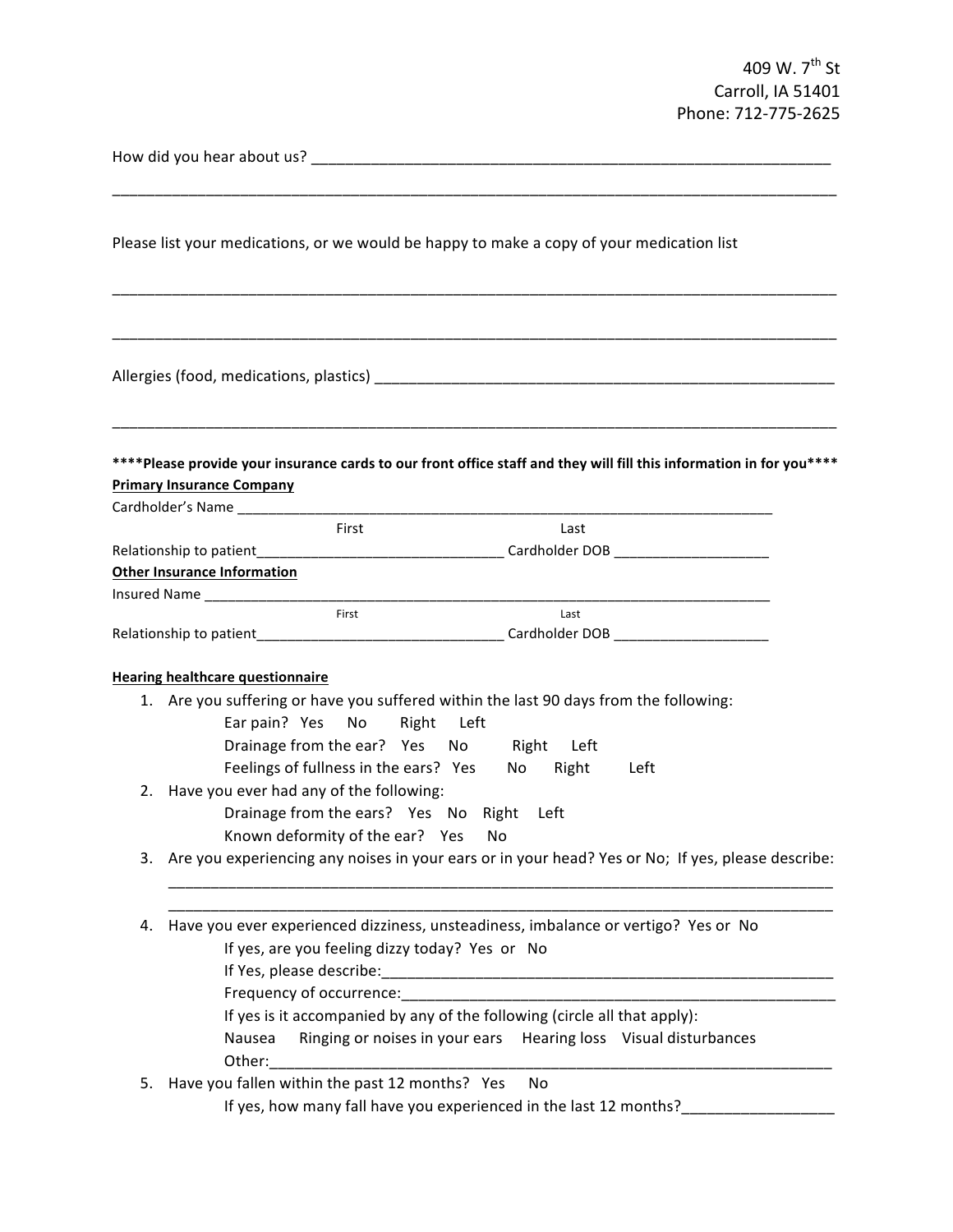If you have fallen, have you been injured? Yes No; If yes, please describe your injury \_\_\_\_\_\_\_\_\_\_\_\_\_\_\_\_\_\_\_\_\_\_\_\_\_\_\_\_\_\_\_\_\_\_\_\_\_\_\_\_\_\_\_\_\_\_\_\_\_\_\_\_\_\_\_\_\_\_\_\_\_\_\_\_\_\_\_\_\_\_\_\_

|    | 6. Do you experience visual disturbances or difficulties? Yes No; If yes, please describe:                                    |
|----|-------------------------------------------------------------------------------------------------------------------------------|
| 7. | Have you been experiencing some difficulty hearing? Yes<br>No<br>Left Ear<br>Both Ears<br>Right ear                           |
|    | If yes, when did you first notice you were having difficulty?                                                                 |
| 8. | Have you ever had any sudden changes in your hearing (either one ear or both ears), or any                                    |
|    |                                                                                                                               |
|    | 10. Do you use cell phone or land line?<br>10. Do you use cell phone or land line?<br>20. Do you use cell phone or land line? |
|    | 11. Have you ever had any type of ear surgery?                                                                                |
|    | 12. Have you been exposed to loud noise? Yes<br>No                                                                            |
|    | If yes, please circle any of the following:                                                                                   |
|    | Power Tools<br>Loud Music<br>Firearms Heavy Equipment                                                                         |
|    |                                                                                                                               |
|    | 13. Do you wear hearing protection currently? Yes or No                                                                       |
|    |                                                                                                                               |
|    | 14. Have you served in the military? Yes No If Yes, what branch?                                                              |
|    | 15. Does anyone in your family have hearing loss? Yes No                                                                      |
|    |                                                                                                                               |
|    | 16. Have you ever worn a hearing aid or do you know anyone that does? ______________________________                          |
|    | If you were going to get a hearing aid, what type would you want? _________________________________                           |
|    |                                                                                                                               |
|    | 18. Have you used a tobacco product (cigarette, cigar, smokeless tobacco) one or more times in the                            |
|    | last 24 months? Yes<br>No                                                                                                     |
|    |                                                                                                                               |
|    | 19. Do you have a past history of illicit drug use? Yes<br>No                                                                 |
|    | 20. Have you ever had any heart trouble, strokes or high blood pressure? Yes<br>No                                            |
|    |                                                                                                                               |
|    | Do you have a family history of heart disease? Yes<br>No                                                                      |
|    | 21. Are you diabetic? Yes<br>No                                                                                               |
|    | Type I or Type II?                                                                                                            |
|    | Do you have a history of diabetes in your family? Yes<br>No                                                                   |
|    | 22. Do you have any respiratory conditions? Yes<br>No.                                                                        |
|    |                                                                                                                               |
|    | <b>No</b><br>Are you on supplemental oxygen? Yes                                                                              |
|    | 23. Have you had surgery that required general anesthesia in the last five years?                                             |
|    | 24. Have you been treated for cancer with chemotherapy or radiation or both? Yes<br>No                                        |
|    |                                                                                                                               |
|    | 25. Please explain what you do or what you did for a living.                                                                  |